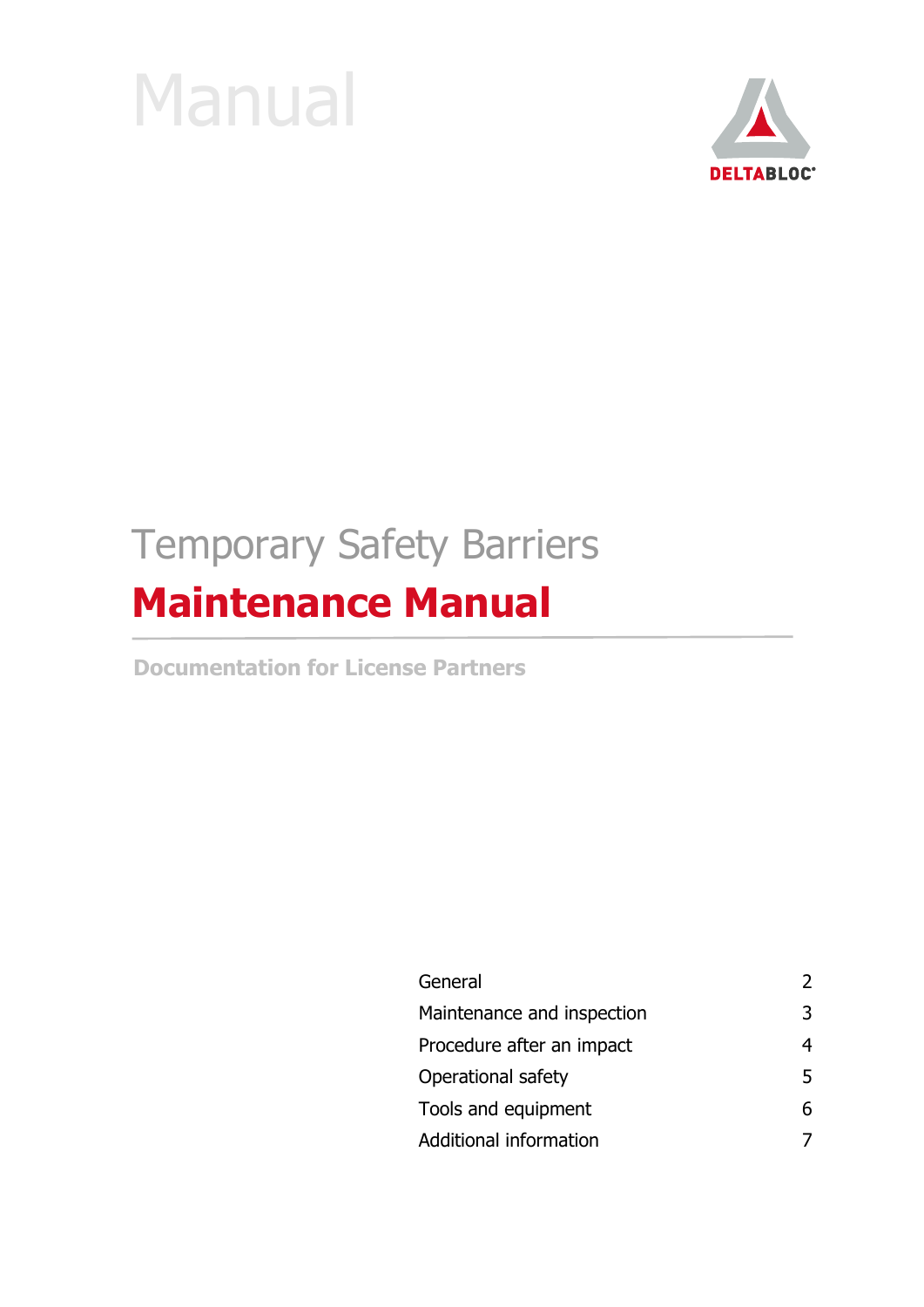<span id="page-1-0"></span>

The choice which DELTABLOC $^{\circledR}$  system to use depends on the specifications defined by the contracting body according to EN 1317, with regard to the placement situation (location).

For the temporary safeguarding of construction sites on the side of the road and on oncoming-traffic areas, the DELTABLOC® systems DB 50SL and DB 65S are mainly used. They are however also suitable for permanent use, especially where place is reduced, as they only need a small base area due to their small system width.

The installation of the DELTA BLOC® systems DB 80, DB 100 etc. is described in the installation instructions for permanent systems, although they can be used temporarily as well.

Relevant national regulations as well as technical terms of delivery and contract have to be adhered to.

### **Maintenance terminology**

- **Maintenance** is the combination of all measures carried out to maintain the functionality of a system. It can be divided into the basic steps of *maintenance*, inspection and repair work.
- ► **Maintenance:** Maintenance is a periodically recurring measure to maintain the target state.
- **Inspection:** Inspection is a measure carried out to ascertain the current state. It generally refers to an inspection in the sense of a check carried out by an inspector or supervisor. The aim is to determine that an object is of sound condition. Repair measures are to be initiated wherever necessary.
- **Repair work:** Measures to restore the target state of an object via refurbishment or replacement of parts on the basis of the inspection results.

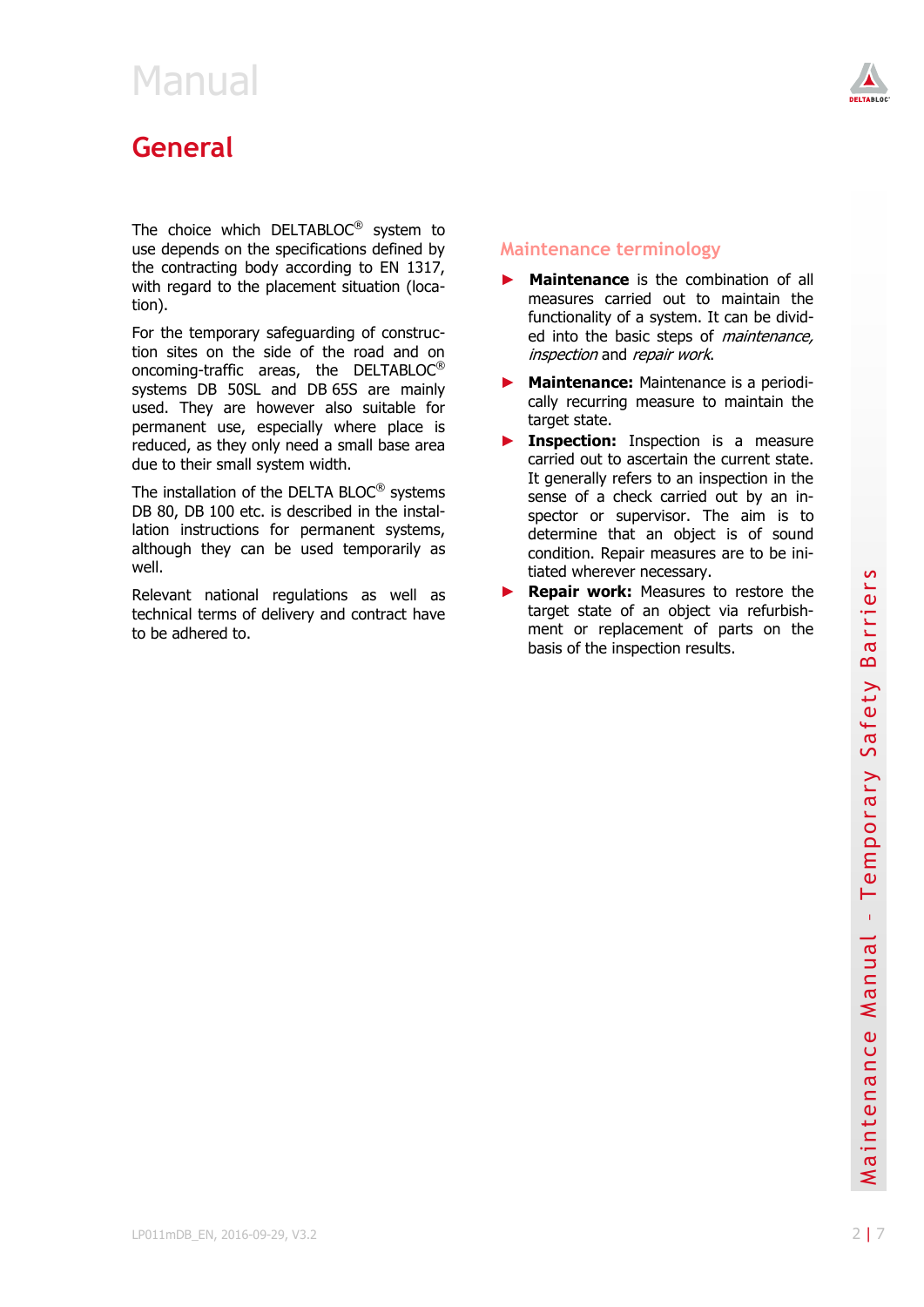

### <span id="page-2-0"></span>**Maintenance and inspection**

### **General**

According to the requirements of the EN 1317, the DELTABLOC<sup>®</sup> restraint system is maintenance-free with regard to its function as a traffic restraint system.

#### **Drainage outlets**

To guarantee unhindered drainage of water (rain water or melt water), the drainage channels must be inspected once a year and if necessary cleaned using high-pressure cleaning equipment.

### **Reflectors**

To ensure proper functioning, fitted reflectors have to be regularly cleaned, depending on the environmental conditions at the site. This can be done with the aid of high-pressure cleaning equipment or mobile cleaning vehicles.

### **Inspection**

An inspection of the entire system will be required in the event of an impact (accident). Depending on the intensity of the collision, repair measures may have to be initiated (see chap. Procedure after an impact).

#### **Table 1: Inspection activities for the entire system**

#### **Component Inspection activity Measure** entire system ► checking the couplings for visible damage checking for displacement of elements after each impact in the area of 50m before and after the impact point where necessary, repair measures must be initiated

#### <span id="page-2-1"></span>**Table 2: Inspection activities for individual components**

| Table 1: Inspection activities for the entire system |                                                                                                                                                                   |                                                            |                                     |
|------------------------------------------------------|-------------------------------------------------------------------------------------------------------------------------------------------------------------------|------------------------------------------------------------|-------------------------------------|
| <b>Component</b>                                     | <b>Inspection activity</b>                                                                                                                                        | <b>Measure</b>                                             | $\mathbf{\overline{a}}$             |
| entire system                                        | checking the couplings for visible damage<br>checking for displacement of elements after each<br>impact in the area of 50m before and after the im-<br>pact point | where necessary, repair<br>measures must be initi-<br>ated | por.<br>$e$ m                       |
|                                                      | Table 2: Inspection activities for individual components                                                                                                          |                                                            |                                     |
| <b>Component</b>                                     | <b>Inspection activity</b>                                                                                                                                        | <b>Measure</b>                                             |                                     |
| restraint element                                    | visual inspection for cracks or spalling<br>checking the correct positioning of the element                                                                       | where necessary, initiate<br>repair mesures                | Manua<br>$\mathbf{\Omega}$          |
| coupling                                             | checking for completeness and damage                                                                                                                              | where necessary, replace<br>elements                       | $\cup$<br>Ē<br>$\sigma$<br>$\equiv$ |
| clamping bolts                                       | checking for completeness and damage                                                                                                                              | where necessary, replace<br>elements                       | Mainte                              |
| LP011mDB_EN, 2016-09-29, V3.2                        |                                                                                                                                                                   |                                                            | 3 7                                 |

### **Inspection activities**

The inspection of DELTABLOC<sup>®</sup> restraint systems has to take place in two steps:

- 1. Inspection of total system: see Table 1
- 2. Inspection of individual components: see [Table 2](#page-2-1)

#### **Completeness of the restraint system**

When inspecting the DELTA BLOC® restraint system for completeness, the presence of the following individual components must be checked:

- coupling between successive elements
- screw connections of anchors for terminals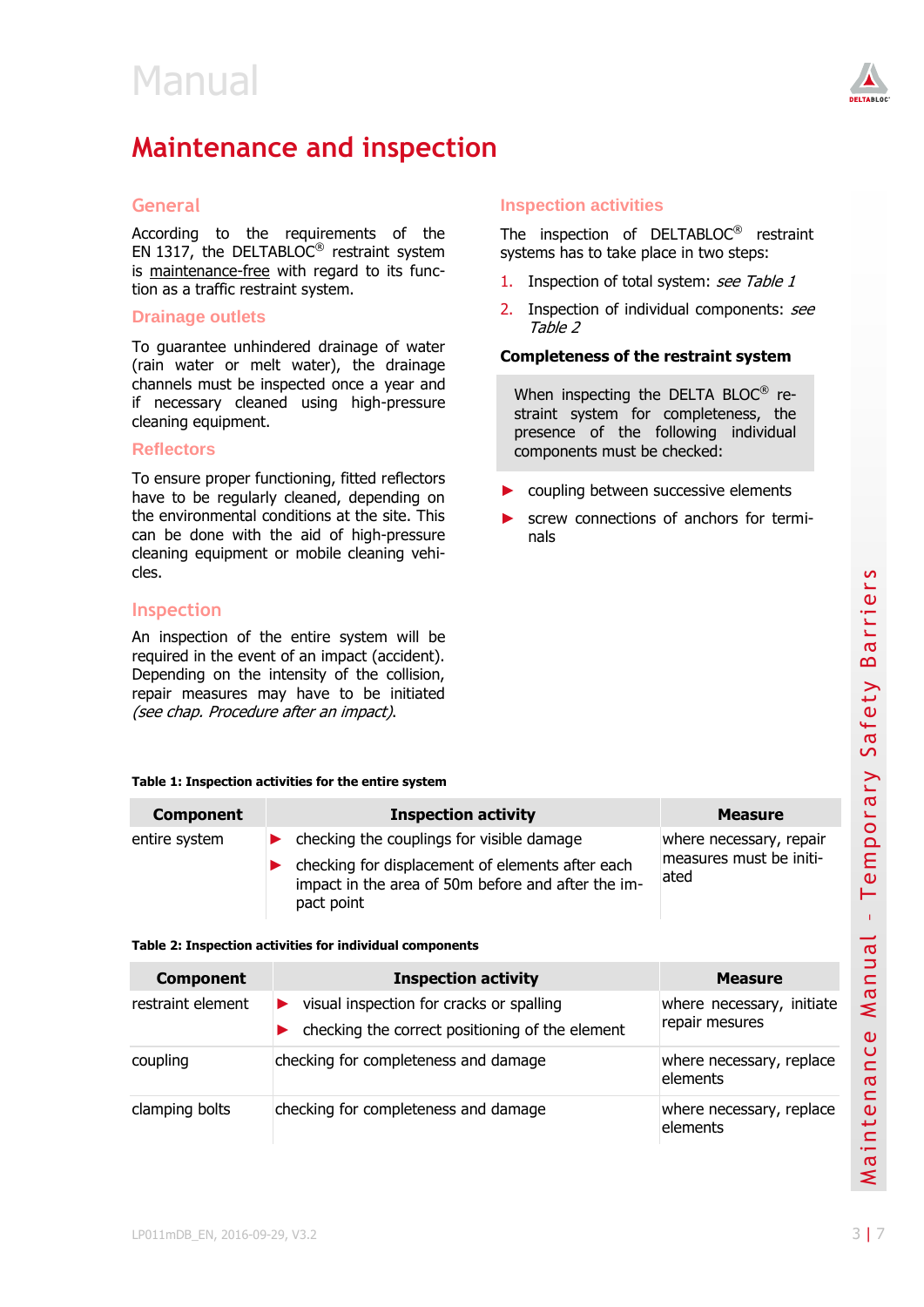

### <span id="page-3-0"></span>**Procedure after an impact**

Adhering to the following recommendations, the DELTABLOC<sup>®</sup> systems DB 50SL and DB 65S remain permanently effective, even after impact events. In case of doubt, the system supplier should be consulted for a professional assessment.

The condition of the safety barrier elements after an impact can be categorised as follows:

### **No displacement of the safety barrier**

**Damage pattern:** No visible cracks or spalling on the concrete elements. No deformations of the ground anchors or the couplings. Tyre abrasion as well as possible scratches or traces of paint are the only signs of a vehicle contact.

**Measure:** There is no need for action.

### **Slight displacement of the safety barrier**

Displacement < 6cm

**Damage pattern:** Slight visible damage on the concrete elements, such as small cracks, concrete breaking etc. There are clear signs of vehicle contact. No visible deformations of the ground anchors, clamping bolts and coupling elements.

**Measure:** Minor damages can be repaired on the spot, using repair mortar. The displaced DELTABLOC® elements can be realigned using suitable lifting equipment. If possible, bolts have to be retightened, otherwise exchanged.

If cracks appear in immediate proximity of the ground anchors or the couplings, the affected DELTABLOC® elements are to be replaced and aligned in accordance with the installation instructions! The installation of new elements is to be carried out as in the initial installation.

### **Considerable displacement of the safety barrier**

Displacement  $\geq$  6cm

**Damage pattern:** Significant visible damage on the elements, such as cracks, concrete breaking etc. Visible deformations of the ground anchors, the coupling elements or the clamping bolts.

**Measure:** If only minor damage is evident, the elements can be repaired on the spot, using repair mortar – otherwise they have to be replaced. Clamping bolts and couplings have to be replaced as well, if they are significantly deformed. In case of concrete breaking or cracks in the area of the ground anchors, the affected DELTABLOC<sup>®</sup> elements absolutely have to be replaced. Installation and alignment of new DELTABLOC® elements have to be carried out in compliance with *chap. Installation.* 

### **Remark on the repair mortar to be used**

Determine propose the contract and the mode to the DELTABLOC<sup>®</sup> elements<br>
concrete betwing etc. There are clear signs there to be carried out in compliance<br>
of vehicle contact. No visible deformations of<br>
the ground ancho Commercial repair mortars are to be used for the repair of minor damages. They are hydraulically hardening, polymer-modified dry mortars. Preparation of the surface and application of the mortar must be carried out in accordance with the processing instructions of the mortar manufacturer.

Safety Barrier s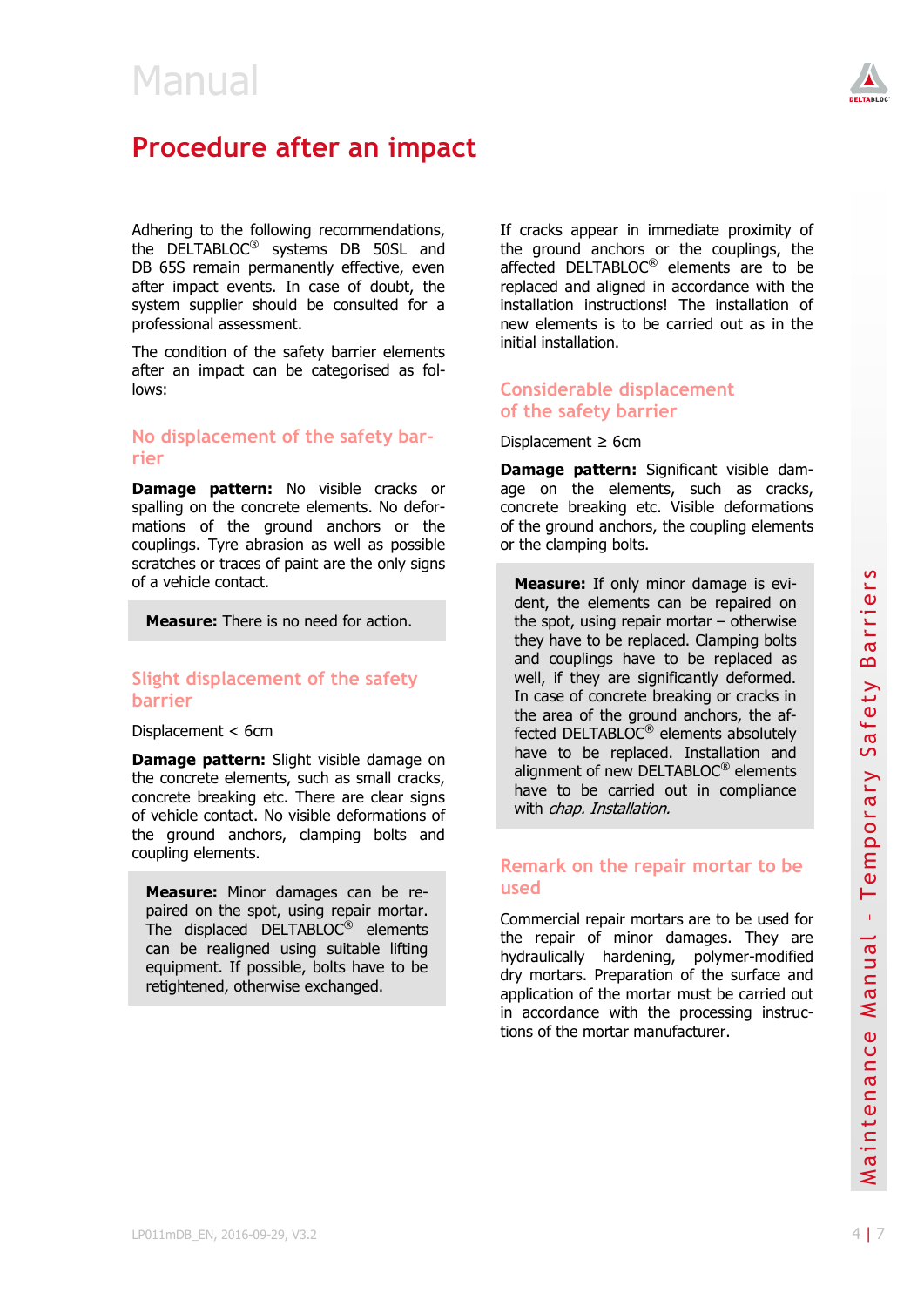<span id="page-4-0"></span>



### **General**

Please refer to all the relevant national regulations regarding occupational safety. The information below should be regarded as an addition to these national regulations.

### **Material, tools and equipment**

Care must be taken that all materials, tools and equipment correspond to the safety regulations and are suitable for the purpose they are used for.

### **Securing the construction site**

Safe access to the construction site must be guaranteed.

The construction site must be secured against unauthorised access by third parties by putting up the corresponding signs and barriers. Care must be taken that the general traffic can safely pass the construction site. Sources of danger should be identified while setting up the construction site, with suitable measures being taken.

A suitable traffic control plan is to be developed in good time and implemented at the site. All site employees should be constantly aware of the risks posed by the traffic flow and must wear high-visibility vests.

### **Loading and unloading**

The driver is responsible for securing the load! Before loosening the straps that are securing the load, it must be ensured that the load is still stable.

Lifting equipment such as cranes, concrete barrier grabs, straps, ropes, chains etc. must be maintained in a good condition. It must be ensured that all lifting equipment has been tested and certified.

There may be no people in the danger zone of the hoisting equipment.

It must be ensured that all employees are wearing suitable work clothing, including their personal protective equipment (safety shoes, helmet, high-visibility jacket, gloves).

### **Crane**

Cranes may only be operated by suitably trained staff.

The crane must be set up in accordance with the requirements. Special care must be taken that there are no power cables within the operating range of the crane. All overhead cables should be regarded as high-voltage cables and both the crane and the load should be kept at a safe distance. In the event of problems with overhead cables, work must be discontinued and the responsible authorities are to be contacted.

### **Cleaning**

Protective goggles and a dust mask are to be worn when cleaning DELTABLOC<sup>®</sup> elements, thus avoiding injuries caused by small airborne particles.

### **Clearing the construction site**

site. All site employees should be constantly<br>average of the risks posed by the traffic flow<br>and must wear high-visibility vests.<br>and must wear high-visibility vests.<br>In the divisible manual emproving traffic lights and s High-visibility vests must also be worn when leaving or clearing the construction site. When removing traffic lights and signs, corresponding precautionary measures must be taken in order to avoid accidents with passing traffic. Any waste and dirt on the construction site must be removed.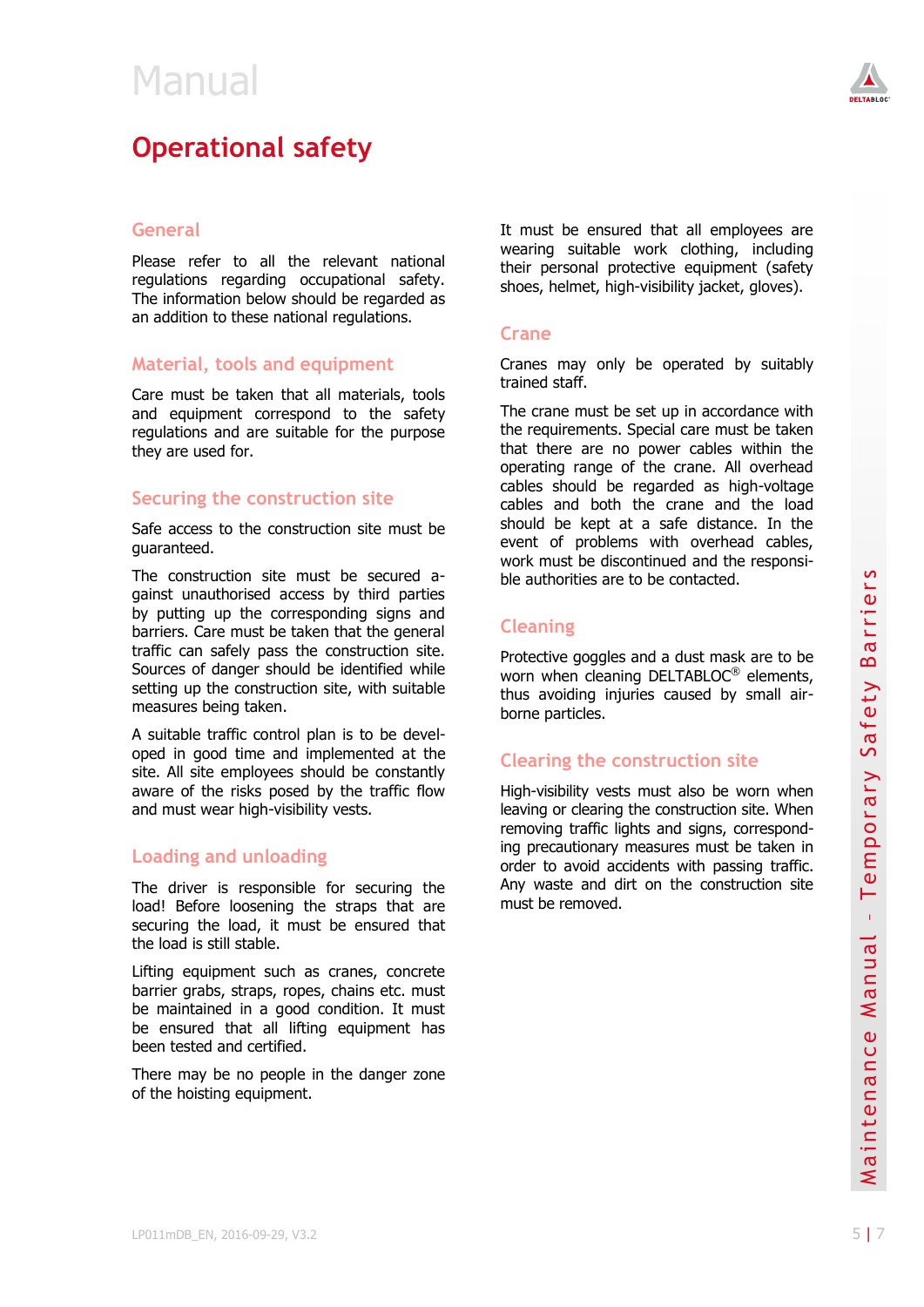

## <span id="page-5-0"></span>**Tools and equipment**

### **Required equipment**

- 1. Lorry with loading crane or mobile crane, excavator or forklift
- 2. Concrete safety barrier grab
- 3. Crowbars and lifting rods
- 4. 24mm spanner
- 5. Drill (with drill head)
- 6. Electricity supply
- 7. Tape measure or distance meter

### **Material**

- 1. Elements, terminals, transitions
- 2. Bolts and nuts M16 for terminal anchoring
- 3. Clamping bolts M1 6
- 4. Couplings
- 5. Reflectors (if required)
- 6. Mechanical anchor for terminals or resin -bedded anchor

### **Transport**

- 1. Suitable lorries
- 2. Load -securing straps